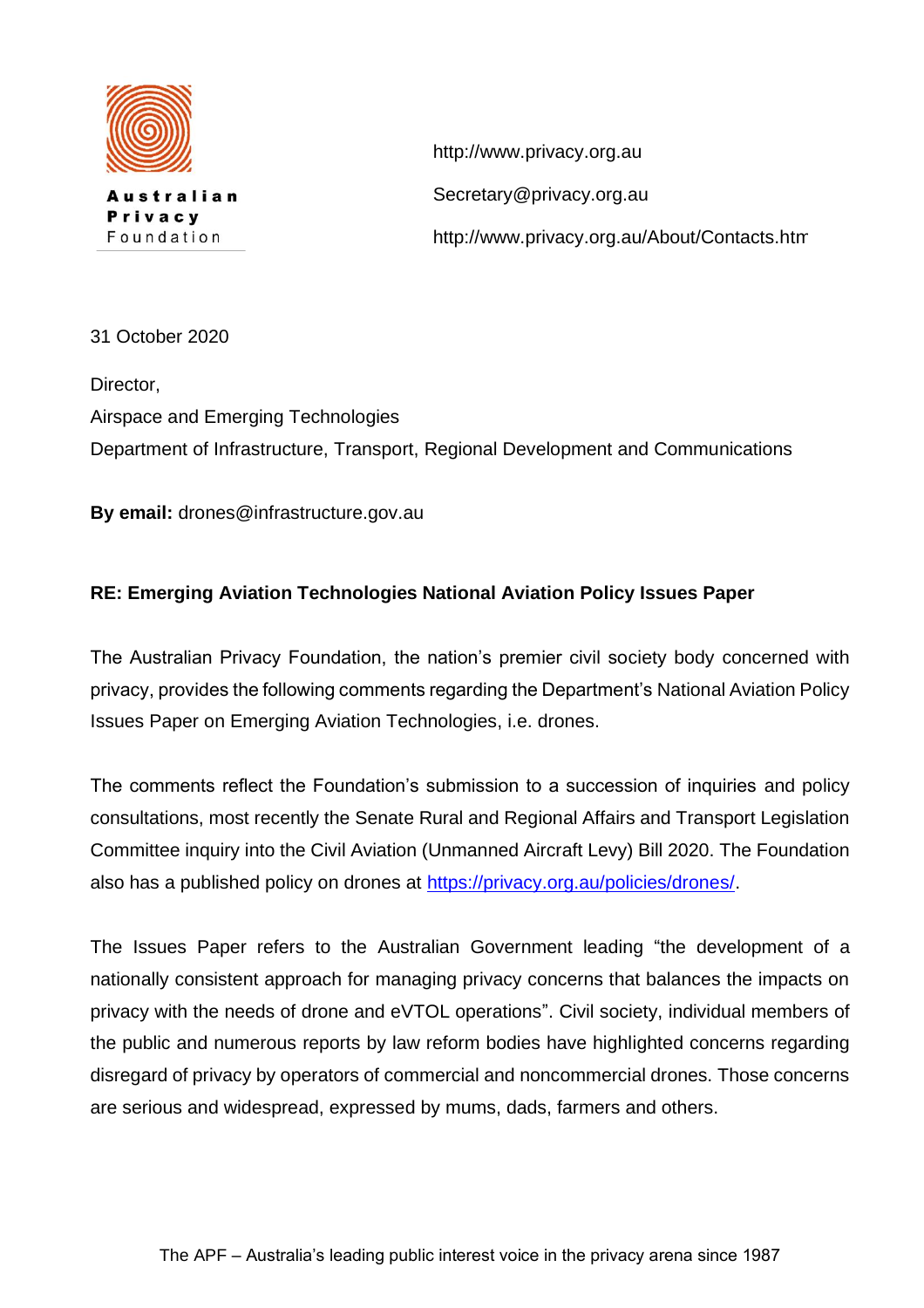In leading the development, the Government needs to do more than provide a policy that for practical purposes is privacy free, in other words does no more than encourage states and territories to develop their own law.

Those governments do need to develop law and the Foundation looks forward to the Australian Government 'walking the talk' by actively encouraging all jurisdictions to without delay establish an information privacy regime. Several states have yet to do so, something that is grossly inconsistent with community expectations and with the international agreements referred to in the Issues Paper.

The Australian Government does have the constitutional authority to establish a statutory cause of action for serious invasion of privacy (in terms of collection and misuse of information). It should do so without delay, consistent with recommendations in several Commonwealth and state law reform reports. The 'it's not our problem' approach in the Issues Paper is inadequate and is at odds with the experience of benchmark overseas jurisdictions, for example under the General Data Protection Regulation.

The Foundation notes the scepticism that has been expressed by regulatory experts such as Dr Bruce Baer Arnold regarding 'non-binding codes of practice or privacy guidelines' in relation to drones. Codes that are non-binding are ineffective.

The Foundation questions the efficacy of the Australian Government working with the States/Territories "to develop, as required, a clearer process to handle privacy complaints regarding an inappropriate use of a drone that unduly impacts privacy, causes nuisance or trespasses". The Government's history of underfunding the Office of the Australian Information Commission (which results in long delays in resolving complaints) and the Issues Paper's emphasis on leaving privacy protection to the states and territories suggests that the "clearer process" is likely to be little more than guidance not to bother the Civil Aviation Safety Authority and instead complain – effectively or otherwise – to one of a range of agencies within the particular jurisdiction.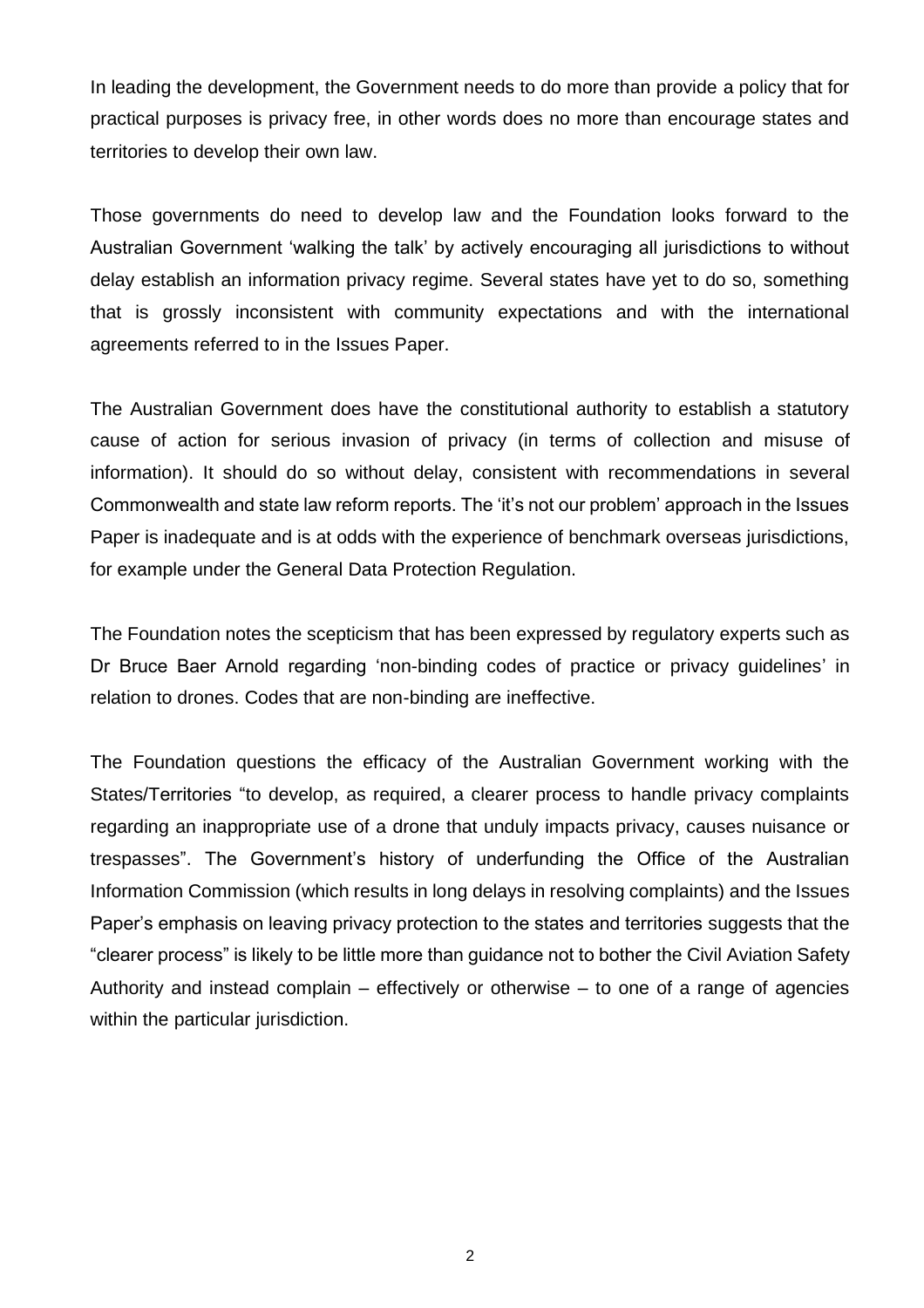If you have any questions please do not hesitate to contact Kat Lane.

Yours sincerely

Kat Lane, Vice-Chair